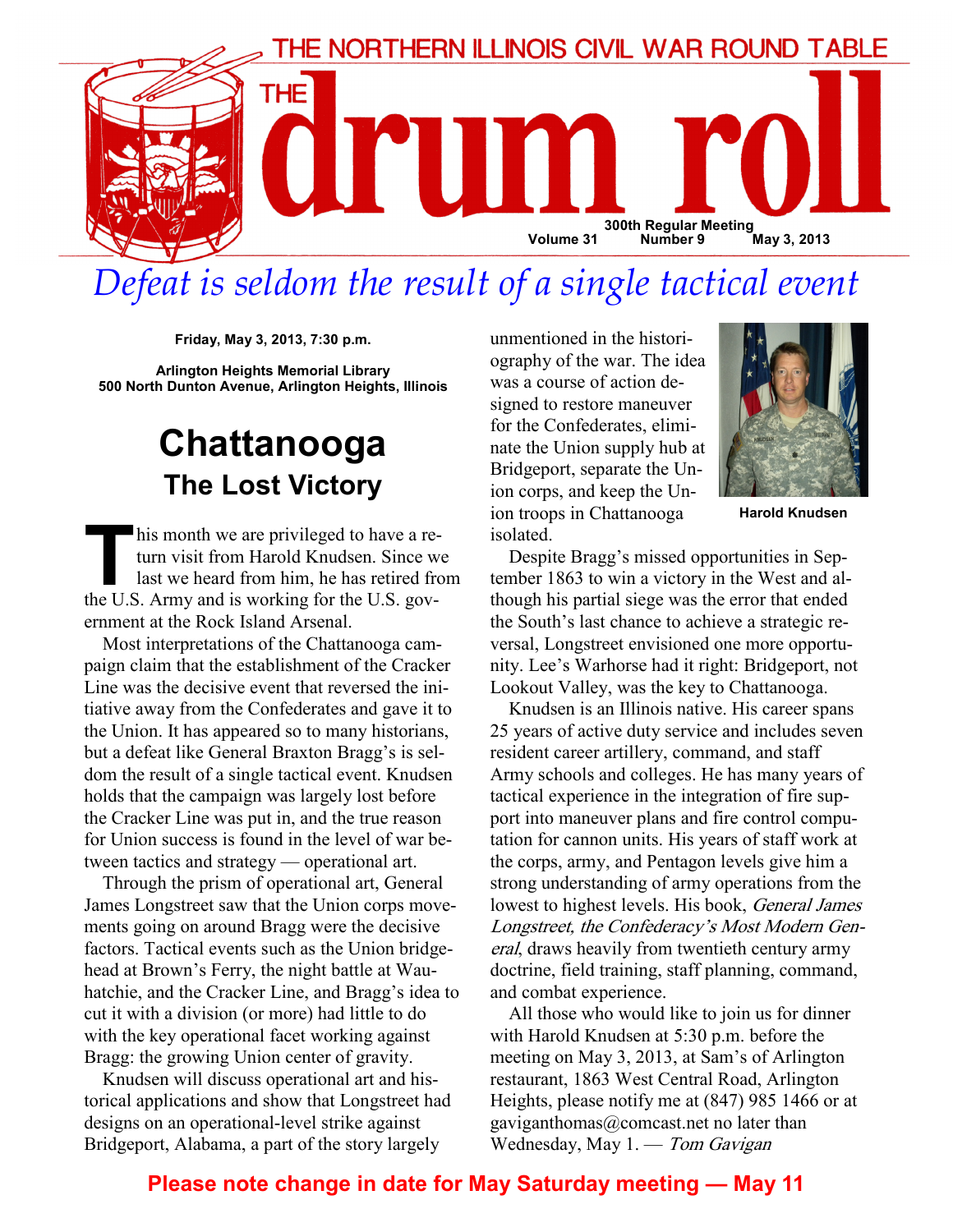## The Maryland Campaign A First Person Account

#### By Tom DeFranco

ne of the most careful and diligent historians of the Maryland Campaign of 1862 was one of its participants — Ezra A. Carman. Carman was compared to John Bachelder, the well-known original historian of Gettysburg. The difference was that Bachelder did

not fight at Gettysburg. Carman, on the other hand, commanded the 13th New Jersey at Antietam. (He missed Gettysburg because of wounds suffered at Chancellorsville.) Carman wrote one of the most detailed accounts of the campaign at over 1000 pages, and his work is still a must read for any serious student of the campaign. One of today's most knowledgeable students of the campaign, Tom Clemens, with coaxing from his professor, Joseph Harsh, took on the daunting task of editing Carman's lengthy work. Dr. Clemens visited the Northern Illinois Civil War

Round Table on Friday, April 5, 2013, to discuss his and Carman's work.

Carman gathered material from sources on both sides of the conflict and recounted them. Much of what is on the informational tablets on the battlefield today comes from Carman's work.

Among the vignettes that Clemens shared with the crowd were events at the Battle of South Mountain (fought on Sunday, September 14, three days before Antietam) as well as those at Sharpsburg itself. One such event was that of the commemoration of the death of Confederate Brigadier General Samuel Garland. At Fox's Gap even today is a structure known variably as the Mountain House or the Old Inn. It sits on the south side of the Old Hagerstown Road at the summit of South Mountain at Fox's Gap. It was used as Confederate headquarters that day. After the war, the Dahlgren family bought the property. Mrs. Dahlgren, wife of Admiral John Dahlgren and mother of Federal cavalry officer Colonel Ulric Dahlgren Page 2 drum roll, May 2013

took great exception to any recognition of a Confederate general on her property.

Clemens related the stories of several controversies involving high-ranking officers at the Battle of Sharpsburg on September 17. One such event detailed the actions of Colonel William

> Christian, who commanded the Second Brigade of the Second Division of General Joe Hooker's First Corps. As three of his four regiments were preparing to advance into the fray, Christian had the men drill. They were not within Confederate musket range but were easily within artillery range, and men were starting to fall. Christian reportedly made for the rear, a junior officer mentioning that he showed the "white feather." Christian's run to the rear caused the brigade to halt until another officer could get them moving again. After the battle Christian was forced to resign in

disgrace. Carman, realizing firsthand what combat could do to a man, generously avoided using Christian's name when describing the situation.

Similarly, John Caldwell, a brigade commander in General Israel Richardson's First Division of Sumner's Second Corps, was accused of cowardice in not leading his brigade forward when ordered to do so. Richardson was livid, accusing Caldwell of hiding behind a haystack. Caldwell was court-martialed but acquitted of cowardice. Again Carman prudently avoided using Caldwell's name in describing this matter. Ironically, Caldwell led a division 10 months later at Gettysburg and helped to shore up the Federal left flank after General Dan Sickles made the mistake of advancing his Third Corps a half mile ahead of the rest of Army of the Potomac.

Also mentioned was the story of the lack of mention of Twelfth Corps. This omission hit home with Carman as his regiment (13th New Jersey) belonged to this corps. The only division of



Ezra Carman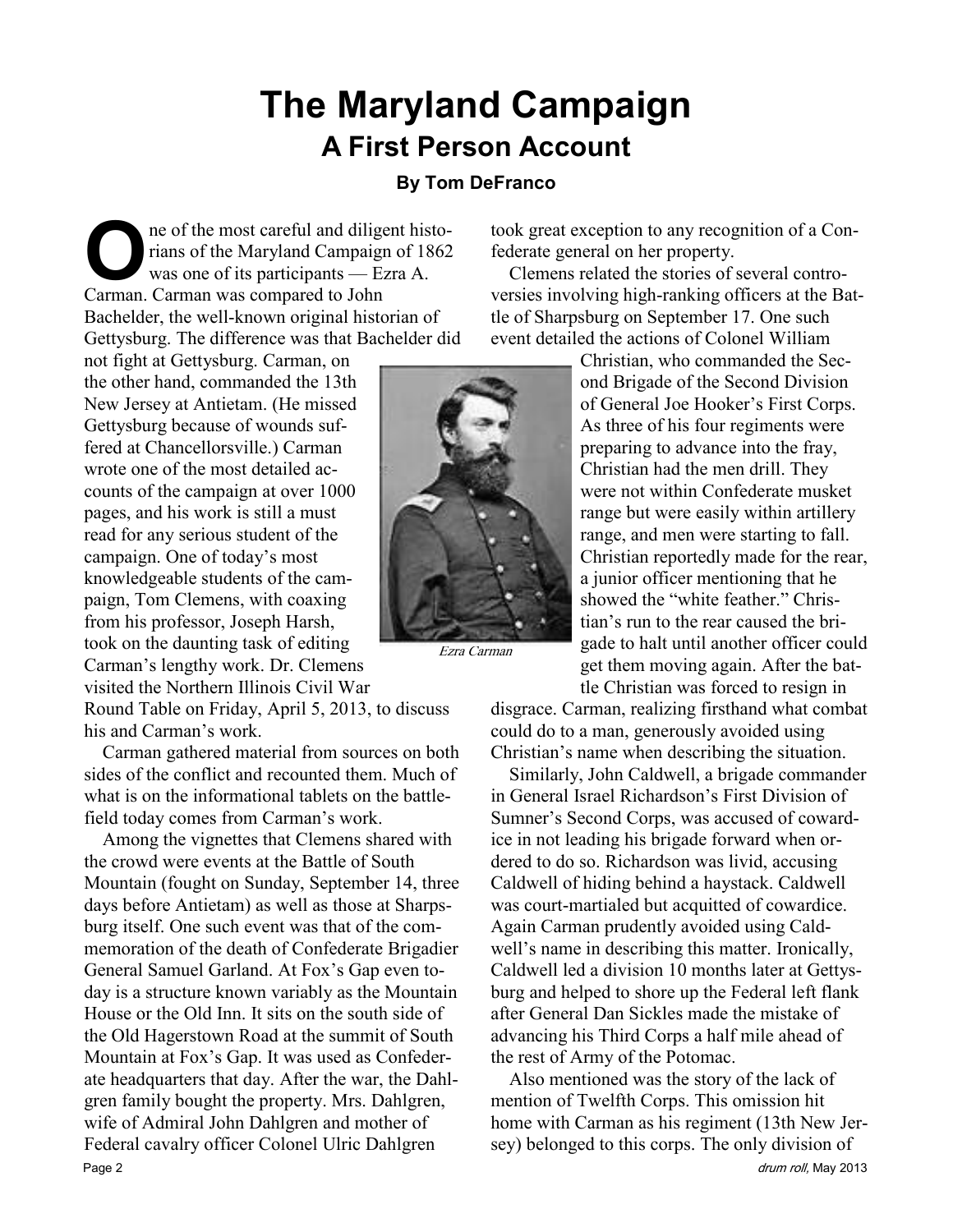Twelfth Corps that initially received any credit for their actions in the records of the battle belonged to General Samuel Crawford. Crawford had submitted his report directly to General George McClellan. Eventually the record was set straight after Twelfth Corps commander Alpheus Williams wrote to McClellan months later. In another letter, Williams stated that Crawford "skulked at Antietam" and that wounds Crawford supposedly received there were self inflicted.

The Confederates also had some controversy. Clemens mentioned a squabble between General James Longstreet and Stephen Dill Lee (an artil-

lery battalion commander at the time and later an infantry corps commander in the West). It involved the existence of a council of war called by General Robert E. Lee. S. D. Lee claimed that he was a party of the assumed council of war. Longstreet replied that if there had been such a meeting at the time S. D. Lee claimed, an artillery battalion commander would not have been present.

On behalf of the Northern Illinois Civil War Round Table, I wish to thank Tom Clemens for his presentation of a most detailed account of the Maryland Campaign and for his bringing it to the reading public in an edited form.

#### 2013–2014 Slate of Officers

The nominating committee of the Northern Illinois Civil War Round Table is pleased to present the slate of nominees for election to each of the indicated offices for the 2013–2014 year.

| President                                          | Denise Limburg         |
|----------------------------------------------------|------------------------|
| 1st Vice President                                 | David Powell           |
| 2nd Vice President                                 | Patrick McCormick      |
| Secretary                                          | <b>Bruce Allardice</b> |
| Treasurer                                          | Tom DeFranco           |
| Corresponding Sec.                                 | Sarah McDougall        |
| Membership                                         | Ellen Allen            |
| Historian                                          | Kathleen Lange         |
| Trustee (2-year term)                              | <b>Charles Carr</b>    |
| Trustee (2-year term)                              | Carol Berry            |
| Trustee (3-year term)                              | Charles Brenneman      |
| Trustee (3-year term)                              | Wayne Rhine            |
| The closifian will he hald of the negotian measure |                        |

The election will be held at the regular meeting on May 3, 2013. Additional nominations may be made at that meeting with the consent of the nominee, who must be a current member of the Northern Illinois Civil War Round Table.

#### Book Discussion Group

drum roll, May 2013 **page 3** The Civil War book discussion group at the Eisenhower Library, 4613 North Oketo Avenue (just south of Lawrence Avenue), Harwood Heights, meets on the first Saturday of the month from 10 until 11:30 a.m. The book to be discussed on May 4 is Chancellorsville by Stephen W. Sears. For June the group will read Champion Hill: Decisive Battle for Vicksburg by Timothy Smith.

#### May Events

May 1, Lake County Civil War Round Table. Ty Rohrer will speak on Waukegan and the Underground Railroad.

May 9, Civil War Museum, Kenosha, WI. Dr. Eric Pullen of Carthage College leads a discussion on Northern Attitudes Toward Race and Secession. Participants may pick up readings at the museum. Registration is not required. Information on all Civil War Museum programs is available at (262) 653-4140 or www.thecivilwarmuseum.org. May 10, Civil War Museum, Kenosha, WI. Rob Girardi explores the personalities of the Union commanders and how their decisions affected the outcome of the campaign, 12 noon. May 10, Chicago Civil War Round Table. Ethan Rafuse will speak on Lee and Gettysburg. May 14, McHenry County Civil War Round Table. Bob Frenz will speak on Harley Wayne. May 17, Salt Creek Civil War Round Table. Don Sikorski will speak on the Civil War in Florida. May 18, 1863: Turning Points of the Civil War. Garry Adelman will speak on Gettysburg, Terry Winschel on Vicksburg, Jim Ogden on Chickamauga–Chattanooga, and Michael Burlingame on the Gettysburg Address at Chicago Civil War Round Table Sesquicentennial Symposium at Hilton of Lisle/Naperville. For information contact Paula Walker at paulaw98@comcast.net. May 23, Civil War Museum, Kenosha, WI. Dr. Eric Pullen leads a discussion on the Causes of the War. Participants may pick up readings at the museum. Registration is not required.